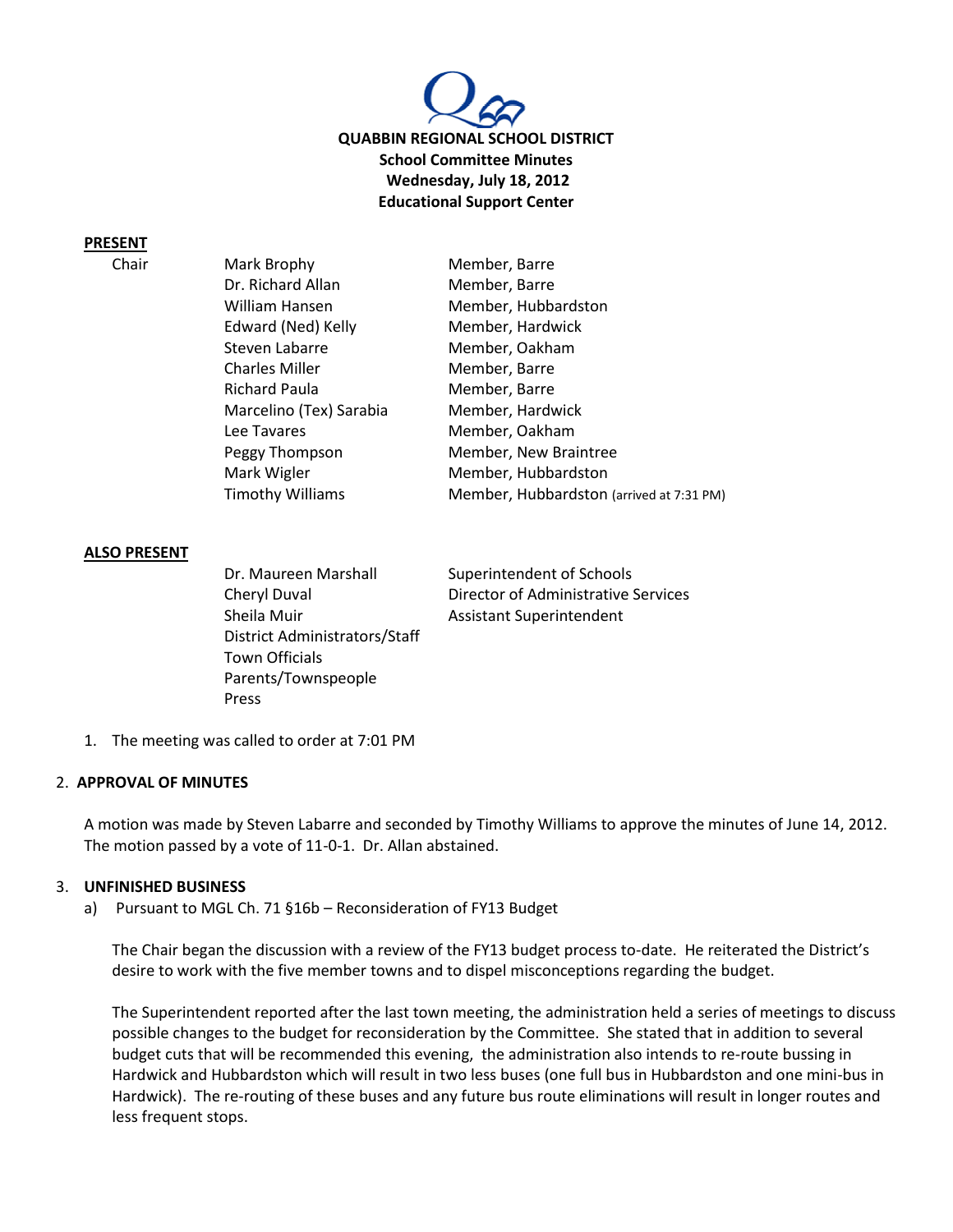Director of Administrative Services Cheryl Duval presented a PowerPoint on proposed reductions to the FY13 budget. The recommended cuts include:

- **Assistant Principal position at Ruggles Lane School**
- **EXECUTE:** Clerical position at Central Office
- **Custodial position**
- **Teaching position at High School**
- Fill open psychologist position w/ involuntary transfer of licensed staff
- **Middle School Guidance position**
- **•** Occupational Therapy position (contract OT services)
- Director Duval next reviewed changes in revenue sources.
	- **Increase Ch. 71 reimbursement to 60%**
	- **Increase charter reimbursement based on 7/9/12 cherry sheet**
	- Increase use of E & D based on unexpended FY2 budget
	- Eliminate athletic fees as a funding source  $-$  post to athletic revolving
	- Increase athletic participation fees (Middle School from \$80 to \$120; High School from \$120 \$210)
	- **IMPOSE SCHOOL CHOICE bus fee \$100/family**
	- Reduce 2 bus routes (Hubbardston & Hardwick)

The budget cuts total \$599,233. The revenue changes total \$386,770 for a total impact of cuts to assessments in the amount of \$986,053. If this reduction is approved, the FY 13 budget would total \$31,426,026.

A discussion relative to the recommended cuts ensued.

A motion was made by Dr. Allan and seconded by Mr. Kelly to approve revised Appropriation Category 3510- 3520 (Athletics & Student Activities) in the amount of \$431,829.

A roll call vote was taken:

Dr. Allan-yes; Mr. Paula-yes; Mr. Miller-yes; Mr. Hansen-yes; Mr. Wigler-yes; Mr. Williams-yes; Mrs. Thompsonabstained; Mr. Kelly-yes; Mr. Sarabia-yes; Mr. Labarre-yes; Mr. Tavares-no; Mr. Brophy-yes.

The motion passed by a vote of 10-1-1. (Weighted vote: 10.42 - yes; .84 – no; .85 abstention)

A motion was made by Dr. Allan and seconded by Mr. Kelly to approve the FY13 budget in the amount of \$31,426,026.

A roll call vote was taken:

Dr. Allan-yes; Mr. Paula-yes; Mr. Miller-yes; Mr. Hansen-yes; Mr. Wigler-yes; Mr. Williams-yes; Mrs. Thompsonyes; Mr. Kelly-yes; Mr. Sarabia-yes; Mr. Labarre-yes; Mr. Tavares-no; Mr. Brophy-yes.

The motion passed by a vote of 10-1-0. (Weighted vote: 11.33- yes; .84 – no)

b) Introduction of New Principal – Superintendent Marshall introduced Mr. Raymond Dewar, new principal of Quabbin Regional High School. The Committee welcomed Mr. Dewar to the District.

# **4. REQUEST FOR EXECUTIVE SESSION**

A motion was made by Mr. Williams and seconded by Mr. Paula to enter into executive session to discuss collective bargaining with regard to the paraprofessionals, secretaries and negotiations with the superintendent of schools.

The Committee will return to open session.

A roll call vote was taken: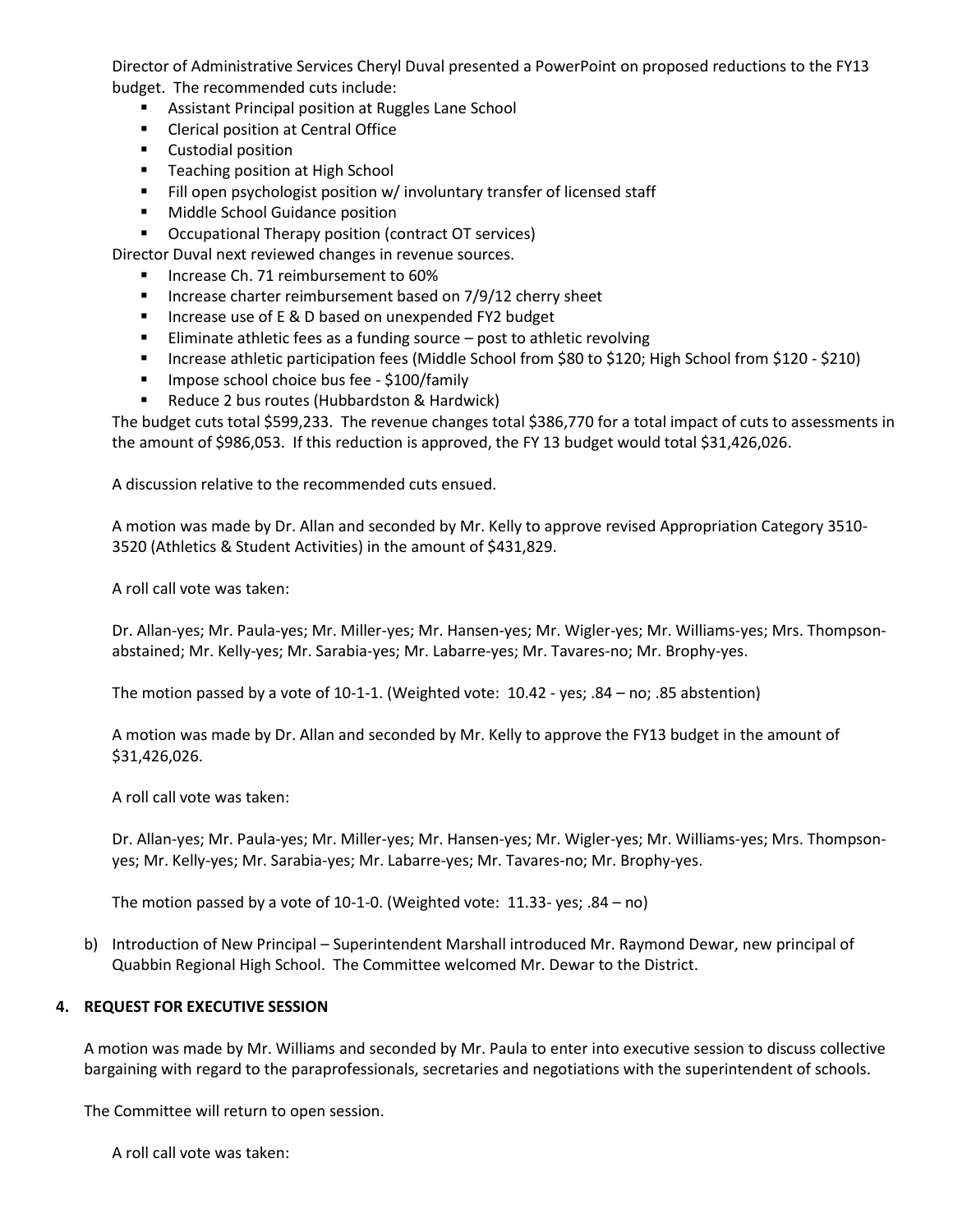Dr. Allan-yes; Mr. Paula-yes; Mr. Miller-yes; Mr. Hansen-yes; Mr. Wigler-yes; Mr. Williams-yes; Mrs. Thompsonyes; Mr. Kelly-yes; Mr. Sarabia-yes; Mr. Labarre-yes; Mr. Tavares-yes; Mr. Brophy-yes.

The motion passed unanimously.

The meeting adjourned at 8:45 PM

The meeting returned to open session at 9:18 PM

### **5. NEW BUSINESS**

a) Ratification of Contracts with Support Personnel

A motion was made by Dr. Allan and seconded by Mr. Labarre to ratify the two year agreement with the QRSD Office Association and the QRSD Paraprofessional Association.

Mr. Williams reviewed the terms of the contracts.

QRSD Office Association – two year agreement; 0% COLA in FY13 & FY14. No language changes. QRSD Paraprofessional Association – two year agreement: 1.5% COLA in FY13; 1% COLA IN FY14. No language changes.

A roll call vote was taken:

Dr. Allan-yes; Mr. Paula-yes; Mr. Miller-yes; Mr. Hansen-yes; Mr. Wigler-yes; Mr. Williams-yes; Mrs. Thompsonyes; Mr. Kelly-yes; Mr. Sarabia-yes; Mr. Labarre-yes; Mr. Tavares-yes; Mr. Brophy-yes.

The motion passed unanimously.

b) Ratification of Contract with Superintendent of Schools

A motion was made by Dr. Allan and seconded by Mr. Sarabia to approve a two-year agreement with Superintendent Maureen Marshall effective September 1, 2012 – June 30, 2014.

Chairman Brophy reviewed the terms of the contract. The compensation is estimated at this time until final calculations are received from the Public Employee Retirement Administration Commission (PERAC). The compensation estimates are as follows:

| Fiscal | Period                        | # Days    | Salary                  |
|--------|-------------------------------|-----------|-------------------------|
| Year   |                               | (Hours)   |                         |
|        | Sept. 1, 2012 – Dec. 31, 2012 | 120 (960) | Not less than \$45,000, |
|        |                               |           | Not more than \$50,000  |
| FY2013 |                               |           |                         |
|        | Jan. 1, 2013 - June 30,2013   | 60 (480)  | Not less than \$22,500, |
|        |                               |           | Not more than \$25,000  |
|        | July 1, 2013 – Dec. 31, 2013  | 60 (480)  | Not less than \$22,500, |
|        |                               |           | Not more than \$25,000  |
| FY2014 |                               |           |                         |
|        | Jan. 1, 2014 - June 30, 2014  | 120 (960) | Not less than \$45,000, |
|        |                               |           | Not more than \$50,000  |

A roll call vote was taken: